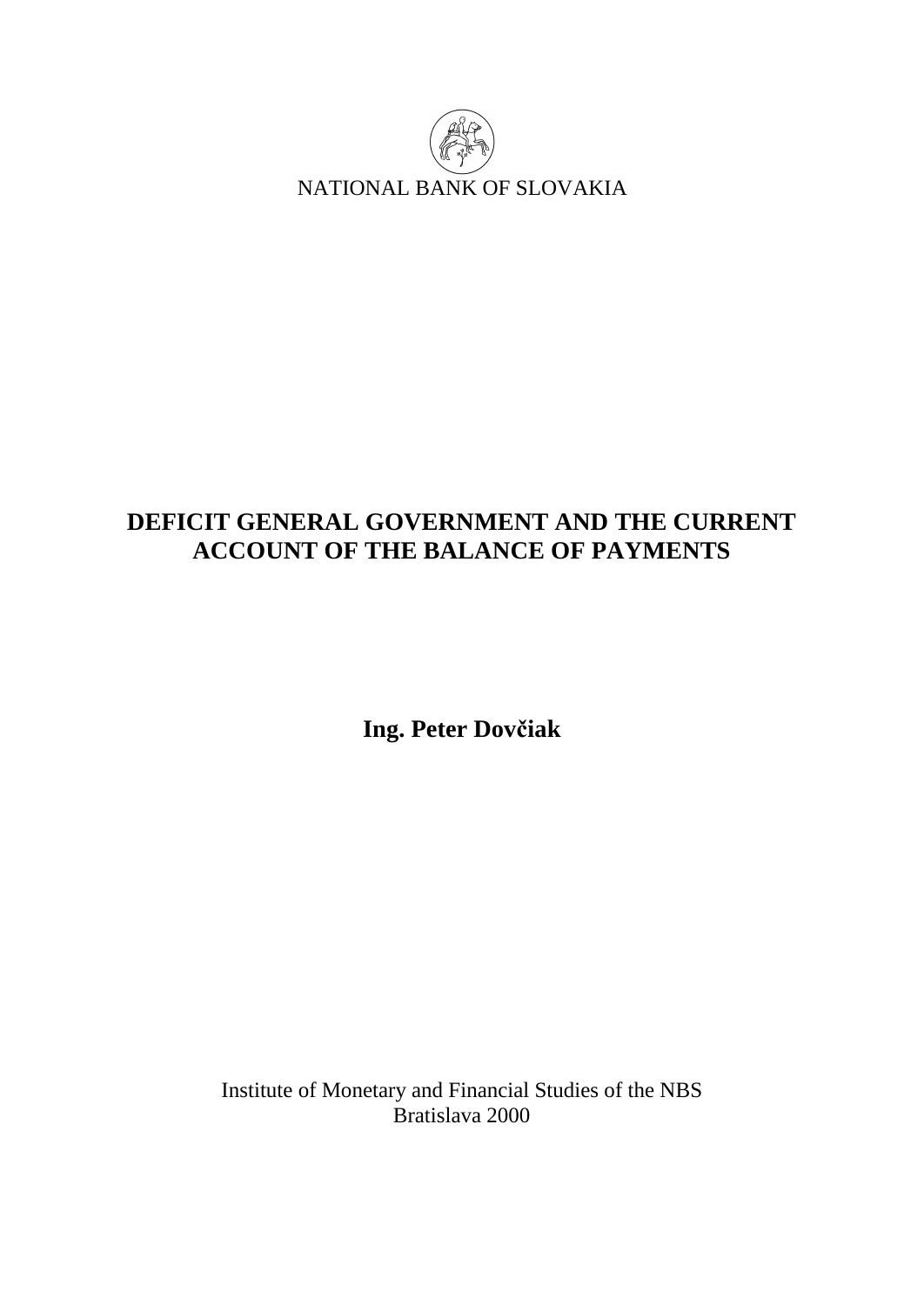## **Deficit in General Government and the Current Account of the Balance of Payments**

 *The existence of 'a double deficit' assumesa certain interdependence according to economic theory. One way to examinethis casual dependence is an analysis of changes in non-financial transactionsand financial flows within the individual sectors of the economy, by meansof Flow of Funds (FoF) matrixes. In the first section, we shall brieflydescribe the principles on the basis of which the FoF matrixes were compiledfor the years 1994-99. In the following sections, we shall apply the FoFmatrixes to the conditions of the Slovak economy, but we shall first compilethe balance of non-financial transactions and define the relations betweenthe sectoral balances. By including the flows of funds in the balancesof non-financial transactions in the third section, we shall compile FoFmatrixes which will be used for the analysis of relations between CAB andthe deficit of general government. In conclusion, we will present the resultsof this analysis and show the suitability of FoF matrixes for the studyof macroeconomic development.* 

## **1. Compilation of a Flow of Funds Matrix**

The first step in the compilation of a Flow of Funds (FoF) matrix is the drawing up of a balance of non-financialtransactions, which is also referred to as balance of savings and investments.The result of this balance made in respect of the domestic sectors of theeconomy will be referred to as the country's balance of non-financial transactionsin relation to the external sector or the current account of the balance of payments  $(S - I = CAB)$ .

Transactions in the economy are conducted in three domestic sectors (private, government<sup>1</sup>, andbanking sectors) and in the external sector. The positive or negative valuesof sectoral balances of non-financial transactions represent a change inthe balance of financial assets and liabilities in the economy. Accordingto the convention on the accounting of items within the individual sectors,an increase in assets is to be entered with a minus sign (-) and an increasein liabilities with a plus sign (+) and vice versa. For example, an increasein the money supply in the private sector, which represents a liabilityfor the banking sector and an asset for the private sector, must be enteredtwice: as a minus entry for the private sector and a plus entry for thebanking sector. We can see that the described operation affects neitherthe government nor the external sector, hence these columns will remainunchanged. The sum of all lines and columns must equal zero.

## **2. Balance of Non-Financial Transactions**

 $\overline{a}$ 

The table below illustrates the calculation of savings in the Slovak economy in the years 1994-99 and comparesthem with the existing gross investments. The difference represents the balance of payments on current account, i.e.  $S - I = CAB$ . Tab. 1 *(Tab.1 to 8 see in*) *BIATEC Journal)* shows that the balance of paymentson current account is a counter-

<sup>&</sup>lt;sup>1</sup> The term 'government' or 'government sector' refers to general governmentas defined by the IMF. This covers the budgetary performance of the Stateand State funds as part of central administration (central government),the Social Insurance Company, National Labour Office, health care fundsas parts of social security (social security funds), and the budgets ofmunicipalities as parts of local administration (local government). TheNational Property Fund is also included in the category 'State funds'.Since we have no access to data on its budgetary performance, the NationalProperty Fund (NPF) is not included in the definition of general government.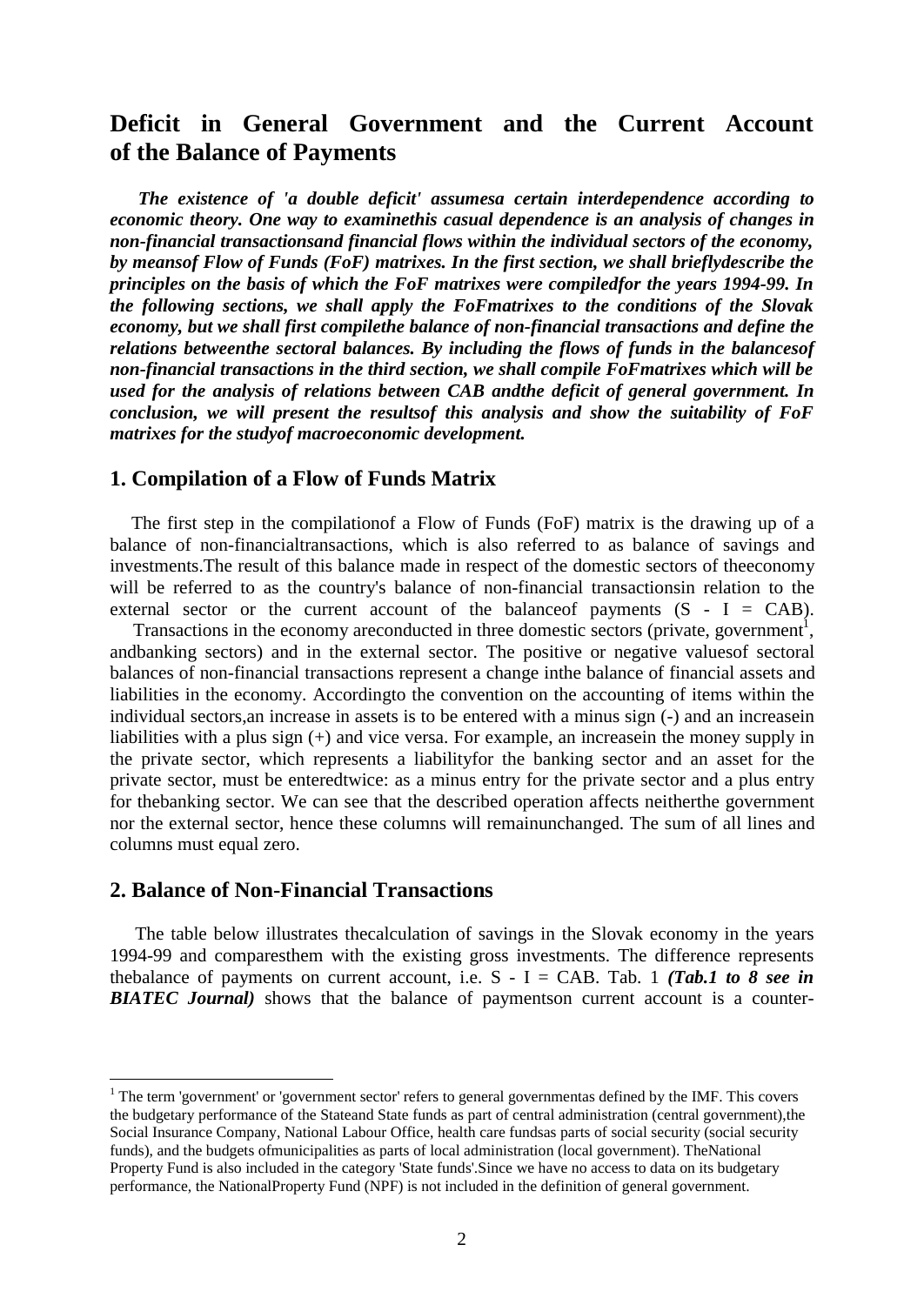component to the balance of savings andinvestments in the domestic economy<sup>2</sup>. However, our goal is todetermine the effect of general government deficit on the level of deficitin CAB. For that reason, we divide the balance of savings / investmentswithin the domestic economy into the balance of savings / investments inthe private sector (SP-IP) and the balance of savings / investments inthe government sector (SG-IG), i.e. we modify the original equation tothe form  $(SP-IP) + (SG-IG) = CAB.$ 

#### **Balance of Savings / Investments in the Government Sector**

By transforming the revenue andexpenditure sides of the general government budget for 1994-99, we obtainthe balance of savings / investments in the government sector (Tab. 2).The total revenue of the government consists of tax and non-tax revenues,contributions to social insurance and health care funds, the unemploymentfund, and grants. Current transfers are reallocated as a rule (as socialbenefits, contributions to health care funds, etc.). The difference betweentotal revenues and current transfers represents the disposable income ofthe government, which is used in part for the government's own needs (wages,purchase of goods and services) and the payment of interest on loans fromprevious years. Government savings are defined asthe difference between disposable income and spending on government consumptionand interest payments. The table below shows that capital expendituresare only partly financed from savings (except 1995), therefore the balanceof SG-IG shows negative values. This difference is also referred to asthe financial balance of the government or net credit (net lending/netborrowing). Table 2 documents a sharp fall ingeneral government savings. While in 1994-96, government savings representedan average of 4.4% of GDP; in 1997-99, their share decreased to 2.0%. Duringthe period under review, capital expenditures followed an upward trend,up to 1997. In 1998-99, they grew at a slower rate, though their dynamicsexpressed as a share of GDP well exceeded the share of government savingsin GDP. Therefore, the change in the item 'net government financing' ledto a fall in savings and a steep increase in investments. In the remainder of the article, we shall analyse the factors that have significantly affected the developmentof government savings and investments. The identification of these factorsshould yield information about their potential effects on CAB.

According to the economic theory,government savings are determined in the short and medium-term by changesin current transfers and, in the long-term, by changes in public spendingand the payment of interest on government debts. Current transfers are determinedby the pace of economic growth and the measures of the government. In general,they tend to grow roughly at the same rate as GDP. During 1994-98, theshare of current transfers in GDP was stagnant; in 1999, a decrease isexpected. The development of current transfers had a negative, and thenin 1999, a positive effect on the growth in government savings.

Despite some fluctuations, the shareof public consumption followed a downward trend over the period under review(Tab. 2). However, the fall in consumption was not connected with the growthin government savings, just the opposite in fact. In 1994-96, the levelof consumption reached 14.4% of GDP and average savings stood at 4.4%.In 1997-99, average consumption is expected to reach roughly 12.3% of GDPand average savings will account for about 2% of GDP in this period. Thedecreasing share of consumption, combined with a downward trend in currenttransfers, is having a positive effect on CAB.

 $\overline{a}$ 

<sup>&</sup>lt;sup>2</sup> The Table shows moderate differences between the balance of savings/ investments and the balance of payments on current account, due to statisticalinaccuracies. In future analyses, we will rely on data calculated on thebasis of the balance of savings / investments.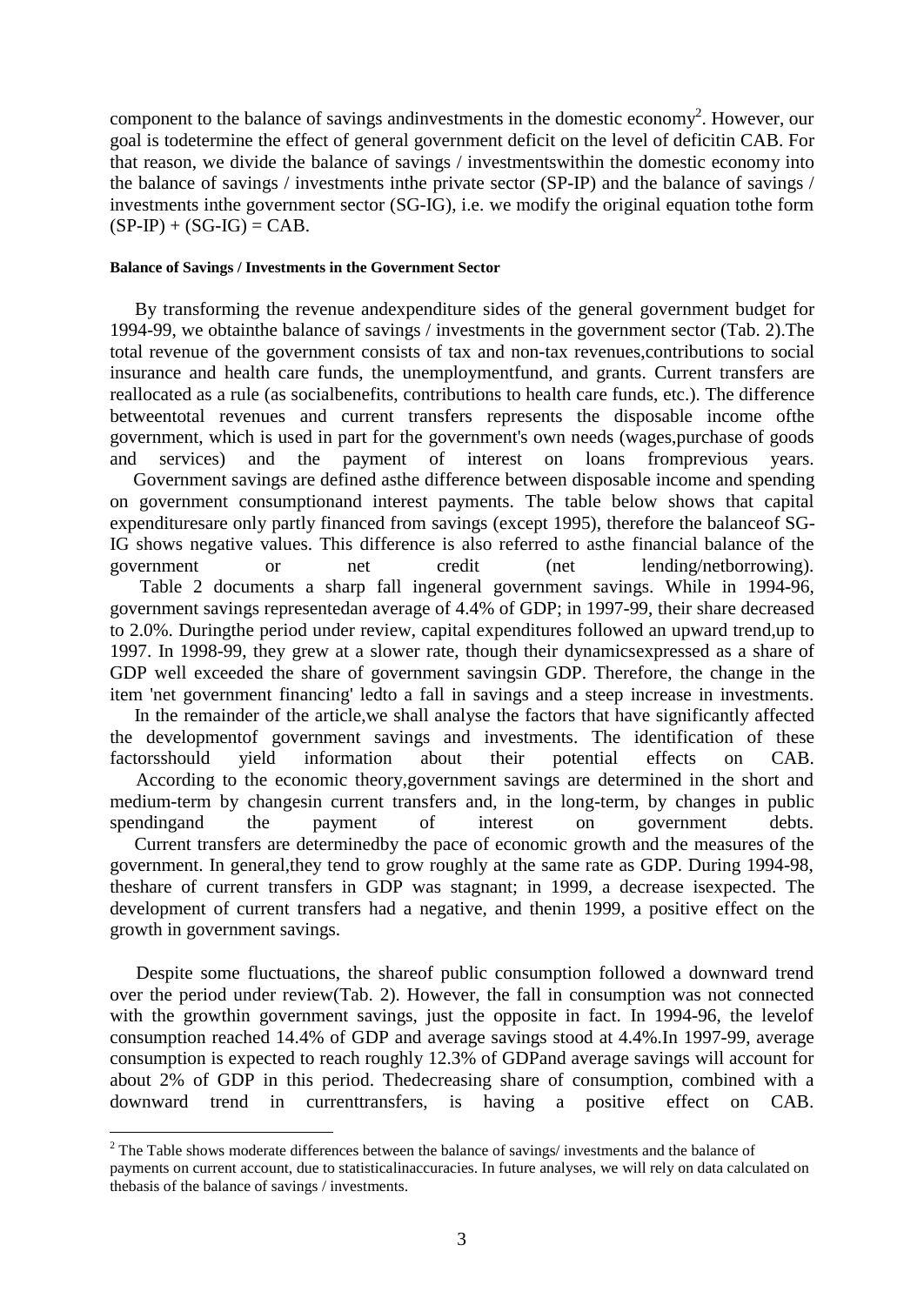Interest rates show a tendency tofall in relation to GDP. Despite this, they exert a negative effect onthe development of CAB due to a rise in the external debt of the government.

During the period under review, the disposable income of the government fell in relation to GDP, despitethe relatively strong rate of economic growth. It is considered that CABwill deteriorate during a period of decline in disposable government income.

#### **Balance of Savings / Investments in the Private Sector**

The balance of savings / investmentsin the private sector will be calculated as a residual variable, by deductinggovernment savings SG (Tab. 2) from national savings (Tab. 1) and governmentinvestments IG from gross investments.

Table 3 shows the balance of savings/ investments for the entire economy, broken down in government and privatesectors. The private sector consists of the corporate and household sectors.

It illustrates the severe deterioration in the balance of payments on currentaccount and the balance of the private sector in 1996. In 1999, a markedimprovement is expected to take place in the balance of payments on currentaccount. If the deficit in CAB improves by Sk 31.1 billion (forecast),the size of the general government deficit will diminish by Sk 7.6 billionand the balance of savings / investments in the private sector by Sk 23.5billion.

For a deeper understanding of thesectoral balances of non-financial transactions, it is necessary to analysethe financial flows that took place in the individual years.

## **3. Balance of Financial Transactions**

This section is devoted to the compilation of Fund-Flow matrixes, which extend the balances of non-financialtransactions to include the flow of funds within the economy. Based ona broad view of financial and non-financial transactions concluded in theeconomy during 1995-99, we have attempted to formulate a hypothesis concerningthe mutual dependence between the deficit in general government and CAB.

The effect exerted by the balance of non-financial transactions on the flows of funds in 1995, is illustratedin Table 5. In the foreign sector, the surplus of CAB (Sk 14 billion) wasassociated with the growth in net foreign indebtedness (Sk 34.3 billion)and net foreign assets in the banking sector (Sk 48.3 billion), which havebecome the main source of growth in the money supply. The second importantcomponent of the money supply was the growth in domestic bank lending (Sk27.7 billion), of which Sk 19.2 billion was absorbed by the private sectorand Sk 8.5 billion by the government sector.

In the private sector, financialassets increased by Sk 76.0 billion  $(62.5 + 13.5)$  and financial liabilitiesby Sk 62.5 billion. The difference between the changes in financial assetsand liabilities is covered by a surplus in the balance of non-financialtransactions or domestic savings in the private sector, amounting to Sk13.5 billion. The increase in financial assets and liabilities in 1995was a salient factor in the substantial deterioration in CAB in 1996.

The government sector representedby the general government recorded a surplus of Sk 0.5 billion in the balanceof non-financial transactions. In the area of financial transactions, thelevel of foreign debt fell by Sk 9 billion, while domestic indebtednessincreased by Sk 8.5 billion, as a consequence of deficit financing. Withregard to the surplus in the balance of savings / investments, we may saythat the budgetary performance of the general government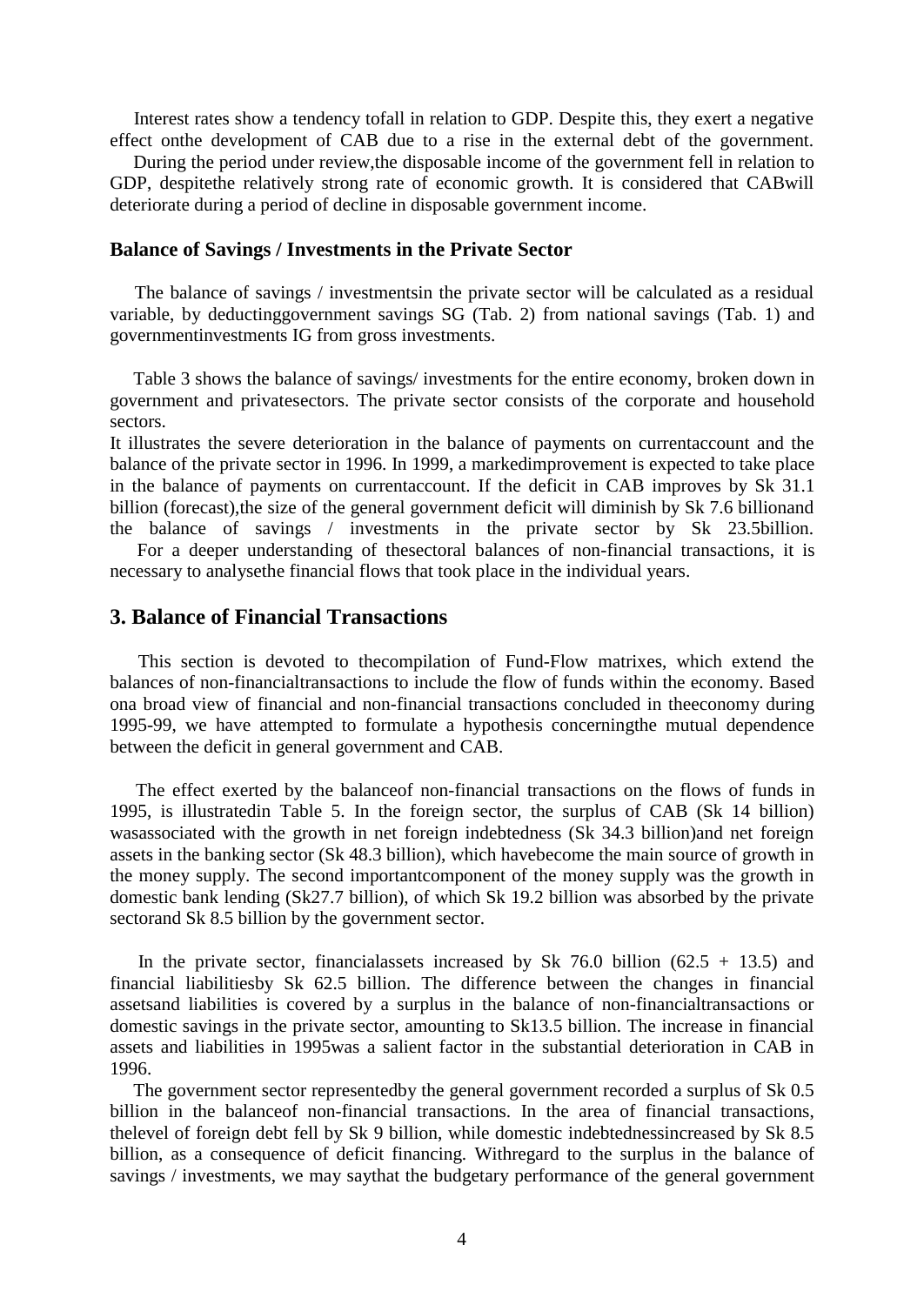was restrictivein nature. The budgetary performance of the government sector in 1995 hadno direct impact on the development of CAB over the following year. However,it remains a question whether the government had made an indirect contribution,with its restrictive policy combined with the issue of government guaranteesfor loans to the corporate sector, to the rise in the level of debt inthe private sector (Sk 43.3 billion), which became a source of financingfor the deficit in CAB in the ensuing year. In 1995, the State providedguarantees for loans to the private sector (which were predominantly foreignexchange loans) in the amount of Sk 12.8 billion.

The increase in the level of indebtedness vis-a-vis the banking sector may be regarded as another potential sourceof government spending with a negative impact on CAB in 1996.

In terms of FoF, the year 1996 maybe regarded as a turning point for at least two reasons: (a) there was a sudden deterioration in CAB and (b) the private and governmentsectors shifted from a creditor to a debtor position. The deficit in CABreached Sk 64.6 billion and was financed from an inflow of foreign fundsin the amount of Sk 65.4 billion, which led to a moderate increase in netforeign assets in the banking sector. In contrast with 1995, when growthin the money supply was due primarily to an increase in the net foreignassets of banks; in 1996, money supply growth was due to an increase indomestic bank loans. Of the total change in domestic loans, the privatesector accounted for Sk 55.9 billion and the government sector Sk 4.1 billion.

Financial assets in the private sector increased by Sk  $60.8$  billion  $(59.5 + 1.3)$  and financial liabilitiesby Sk 117.8 billion. The marked increase in financial liabilities was dueto foreign loans (Sk 61.9 billion) and loans granted by the banking sector(Sk 55.9 billion). The difference between the change in financial assetsand liabilities causes a deficit in the balance of non-financial transactions(amounting to Sk 57 billion). In comparison with the previous year, thedynamics of growth in financial liabilities doubled in 1996. The deficit in the government sector, expressed in terms of the balance of non-financial transactions, stoodat Sk -7.6 billion. In this connection, we should mention that the governmenthas, since 1996, been involved in large-scale infrastructural projects,which are responsible for the deficit in general government and the markedincrease in government guarantees for loans in the private sector, in theamount of Sk 41.4 billion. Since the guarantees concerned mainly foreigncurrency loans, we may say that the government sector is indirectly responsiblefor the deficit of CAB in 1996.

The high degree of liquidity inthe private sector due to domestic and foreign indebtedness had a negativeeffect on the development of CAB in 1997 (Tab. 6), which resulted in adeficit of Sk 64.6 billion. In the same year, the level of net foreigndebt rose by Sk 69.9 billion, which sufficed to cover the deficit of CABand generate an increase of Sk 5.5 billion in net foreign assets in thebanking sector. The money supply grew by Sk 36.6 billion, representinga sharp fall in comparison with the level of 1996. Of this increase, lendingby domestic banks accounted for Sk 38.1 billion; of this amount, Sk 30.3billion came from the government sector.

Table 6 shows that the year 1997 differs substantially from previous years in terms of budgetary performancein the government sector. The steep increase (Sk 22.1 billion) in the sizeof general government deficit expressed in terms of the balance of nonfinancialtransactions (Tab. 3) had a marked influence both on the development ofCAB and the structure of growth in domestic credit, in favour of loansto the government. This crowding-out effect, representing a restrictionon the access of the private sector to domestic loans (Tab. 6, line 5)due to limited growth in total domestic credit, motivated the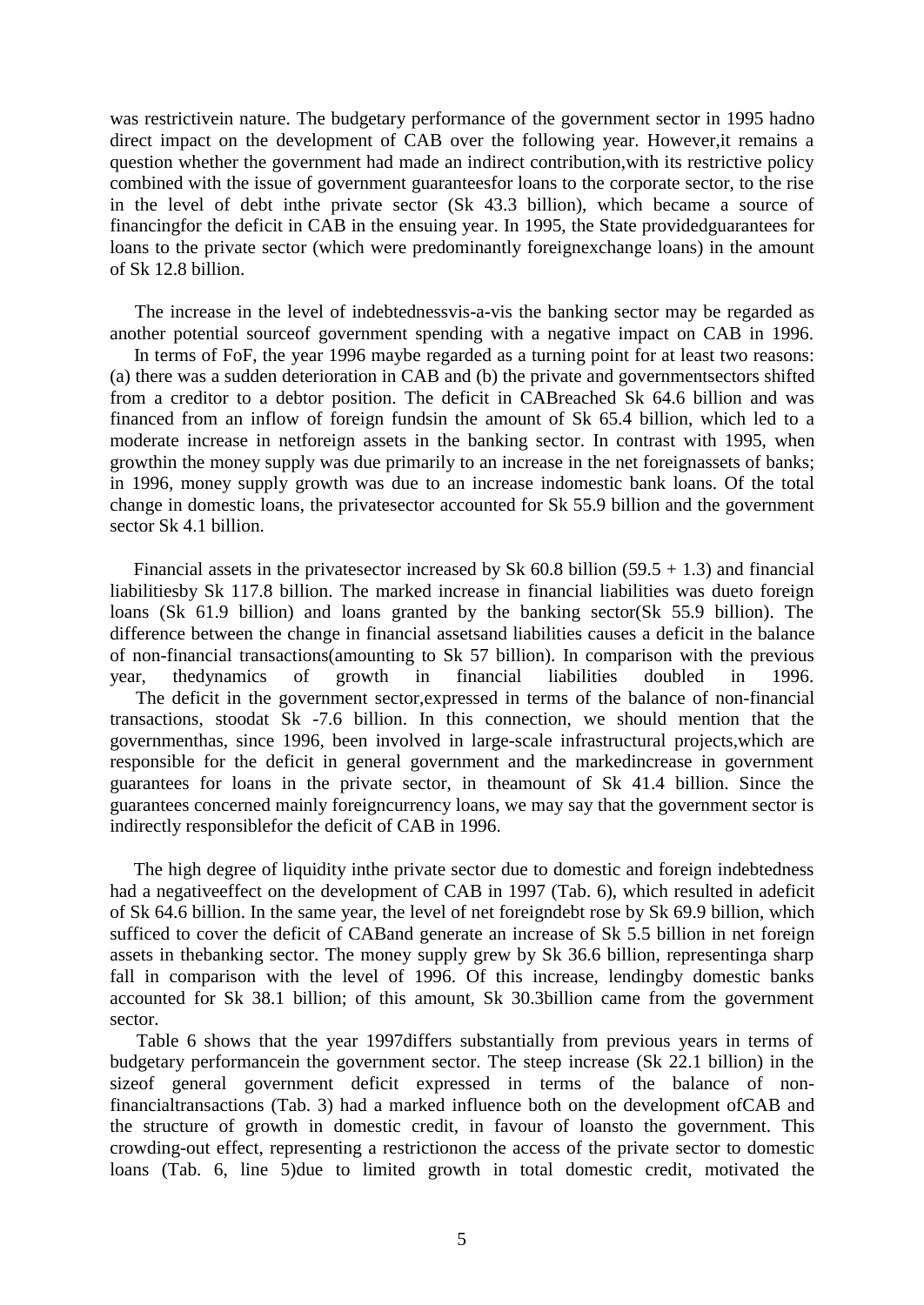entrepreneurialsector to borrow funds from abroad. The level of net foreign debt in theprivate sector rose that year by Sk 70.5 billion. (Government guaranteesgranted for bank loans to the private sector amounted to Sk 5.9 billionthe same year). We may say that in 1997 the government contributed indirectly(through the crowding-out effect) to the rise in the level of net debtin the private sector, which then became a source for financing the deficitin CAB.

In 1998, the deficit in CAB reachedSk 72.8 billion and was financed from foreign resources (Sk 46.5 billion)and the net foreign assets of the banking sector, which fell by Sk 26.3billion. The fall in net foreign assets had an absorbing effect on themoney supply, which grew by only Sk 19.2 billion.

The government sector continuedto pursue a policy of fiscal expansion, with general government deficitreaching Sk 30.6 billion. With regard to the limited capacity of the domesticfinancial market, the government entered foreign markets with the aim ofraising funds for deficit financing. In 1998, the growth in the volumeof net debt owed by the general government (Sk 26.0 billion) exceeded therise in the level of net debt in the private sector (Sk 20.5 billion).

In 1998, the government gave guaranteesfor loans to the private sector, in the amount of Sk 13.8 billion. In 1998,the government sector influenced the level of net foreign debt in the Slovakeconomy directly through its own indebtedness and indirectly through governmentguarantees to the private sector. Depending on the ratio of correlationbetween the total level of net debt and the deficit in CAB, we can workout the size of general government deficit in CAB.

The forecast for 1999 is based onthe following assumptions:

- deficit in the balance of payments current account: 5-6% of GDP;
- deficit in general government: 2-3% of GDP;
- growth in nominal GDP: 12%;
- growth in the nominal money supply: 9%

Taking the aforementioned assumptionsinto account, we may expect certain changes in non-financial and financialflows.

In 1999, CAB is expected to fallto Sk 41.7 billion, which is roughly half of the level of 1998. This improvementshould be reflected in the sectoral balances of non-financial transactionswithin the domestic economy. We predict that the private sector will producea deficit of Sk 18.7 billion in this balance (representing an improvementof Sk 23.5 billion compared with 1998) and the government sector Sk 23.0billion (a year-on-year improvement of Sk 7.6 billion).

Net foreign financing is estimatedat Sk 46.7 billion, and is expected to cover the deficit in CAB up to Sk41.7 billion and to increase the net foreign assets of banks by Sk 5 billion.The net foreign debt of the government is estimated at Sk 17 billion andthat of the private sector at Sk 29.7 billion. In 1999, the Slovak Governmentgave guarantees for loans in the amount of Sk 29.2 billion. This indicatesthat the government sector had a high share in the increase in Slovakia'snet foreign debt, i.e. in the financing of the deficit in CAB.